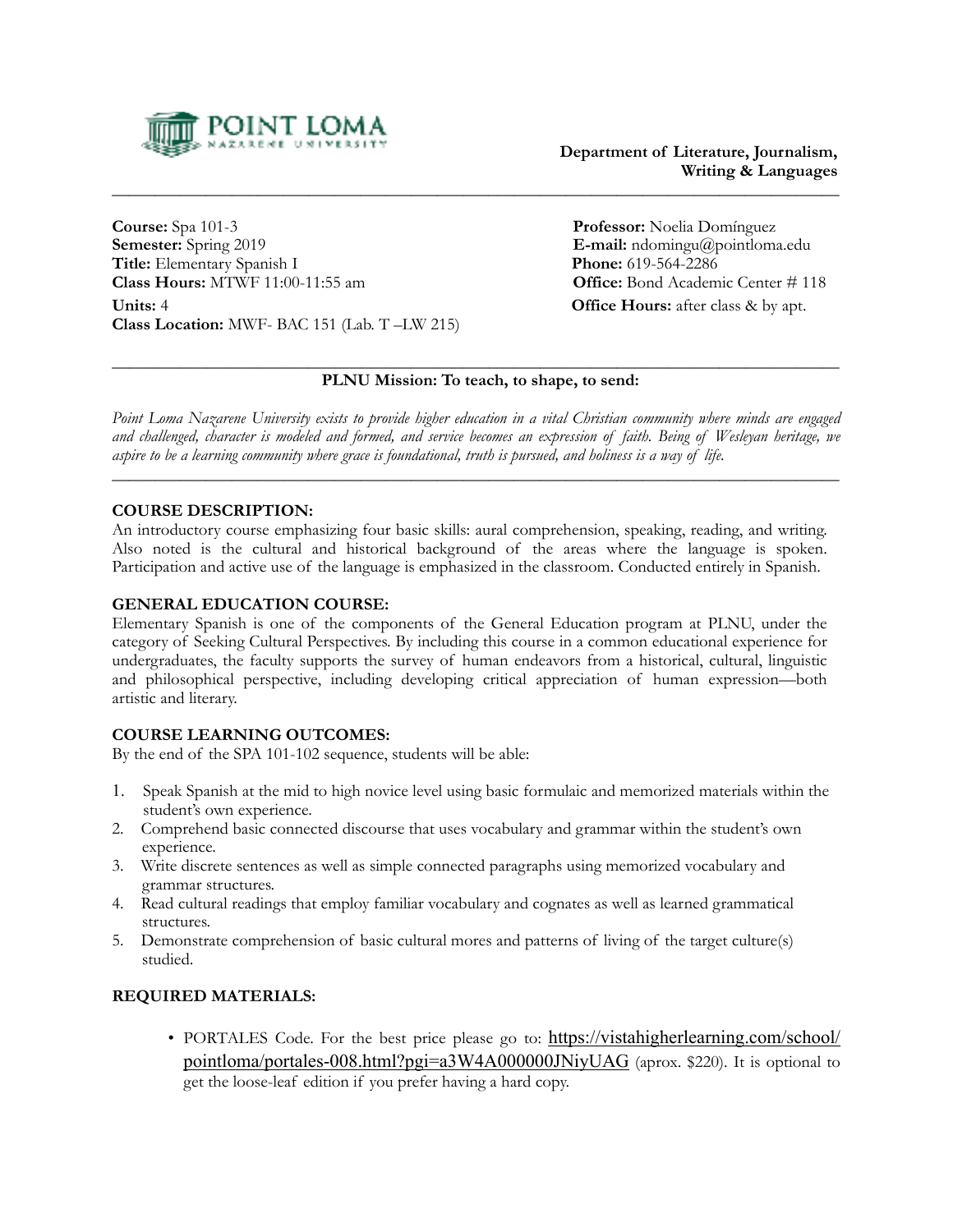- TalkAbroad conversation (One 30 minute conversation is required) for \$25. TalkAbroad website: https://talkabroad.com.
- Dictionary<http://www.wordreference.com/>
- Laptop for in-class online homework and group activities

# **COURSE EVALUATION:**

- 40% Chapter Exams (7)
- 20% Final Exam
- $10\%$  Oral Exams  $(2)$
- 10% Online Homework (7)
- 10% Individual Participation & Group Work (7)
- 5% Cultural Activities (2)
- 5% Talk Abroad (1)

 **A**=100-93; **A-** = 92-90; **B+**= 89-87; **B**= 86-83; **B-** =82-80; **C+**= 79-77; **C**=76-73; **C-** =72-70; **D+**= 69-67; **D**= 66-63; **D-** =62-60; **F**= 59-0

Participation: You are expected to actively speak in Spanish at all times; therefore, you will receive an individual grade based on the quality and quantity of your participation in Spanish (for individual, as well as small group activities in class). In order to earn participation points, you must be present in class; therefore, attendance and participation are inextricably linked. However, merely attending class does not guarantee a certain amount of participation points. Participation points cannot be made up; it is to your best interest to attend class every day. Since the ultimate goal of this class is to help you communicate in the foreign language, actual communication in the classroom will be emphasized.

Participation will be evaluated according to the following criteria:

- A **participates every single time is requested** (in Spanish) in oral activities with enthusiasm and a positive attitude; **always volunteers** answers to activities that are reviewed in class; frequently asks questions that reflect preparation of material; cooperates in small groups and works actively to keep the group on task; makes a concerted effort to maintain conversation in Spanish.
- B **frequently participates** (in Spanish) in oral activities with enthusiasm and a positive attitude; **almost always volunteers** answers to activities that are reviewed in class; occasionally asks questions that reflect preparation of material; makes constructive contributions in small group work and assists in keeping the group on task; almost always speaks in Spanish.
- C **sometimes participates** (in Spanish) in oral activities with enthusiasm; **sometimes volunteers** answers to activities that are reviewed in class, reflecting inadequate at-home preparation; infrequently asks questions which reflect preparation of material; is often unfocused or does not contribute in small group work; attempts to speak in Spanish, but is limited by vocabulary and/or grammar and English.
- D/F late or missed class; lack of at-home preparation makes it difficult for student to participate in oral activities; rarely volunteers answers to activities that are reviewed in class; does not ask questions which reflect prior review of material; lapses into English frequently and does not stay focused on tasks in small groups; browse the internet/cell phone while class is going on.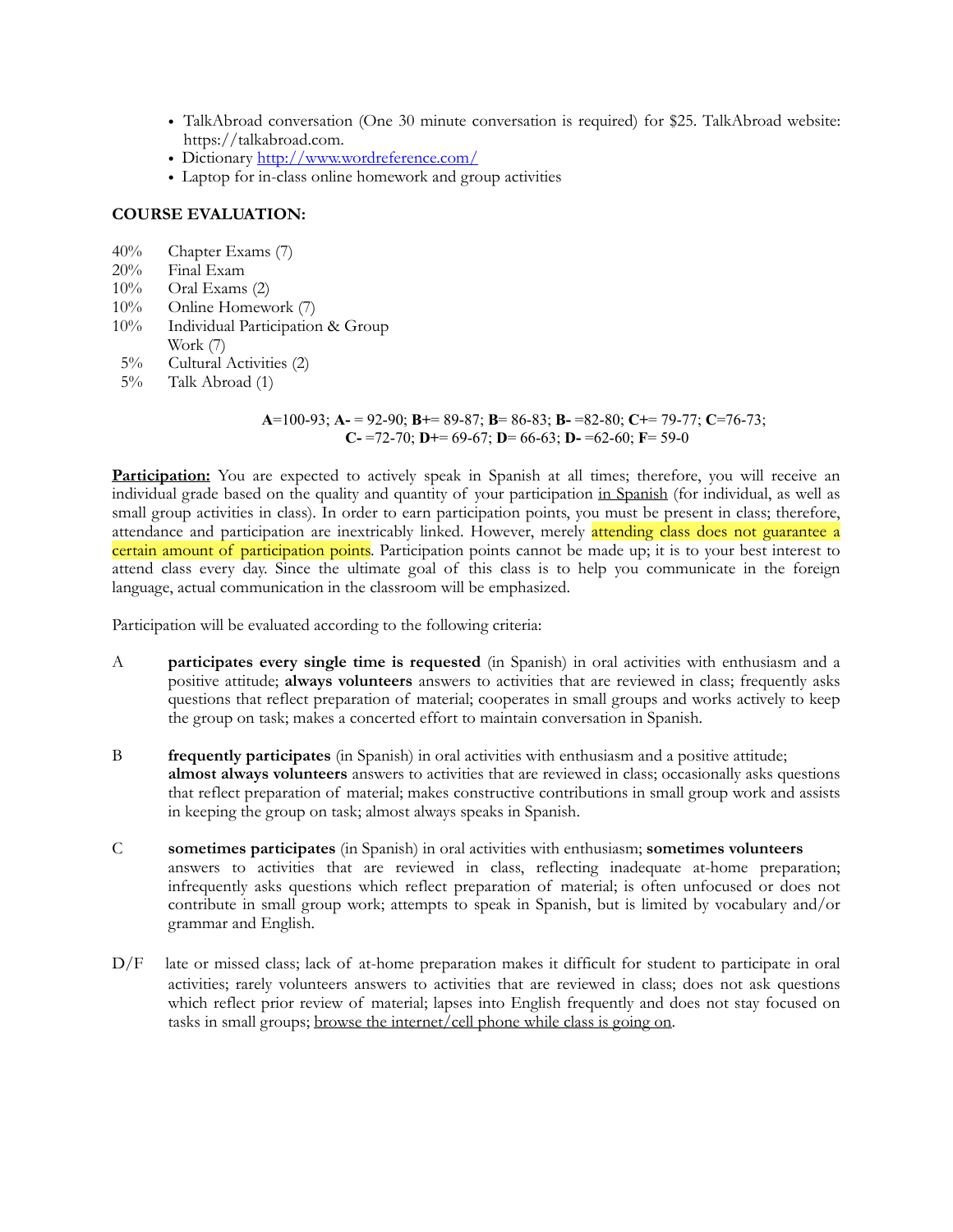Important information regarding attendance:

## • **Course attendance policy:**

 Students are expected to be present when class begins and remain the entire class time. Students' participation grade will be affected every time they miss a class. Each unexcused absence after the second will also reduce student's final grade by 1 point.

If a student misses a class, it is his/her responsibility to find out what was discussed in class and what homework was assigned.

If the student is absent from more than 10 percent of class meetings, the faculty member can file a written report which may result in de-enrollment. If the absences exceed 20 percent, the student may be de-enrolled without notice until the university drop date or, after that date, receive the appropriate grade for their work and participation. See Academic Policies in the Undergraduate Academic Catalog.

### • **What constitutes an excusable absence:**

Excusable absences include: medical emergencies, illnesses, subpoenas, jury duty, military service, religious holidays, and participation in university sponsored events. Students must provide an official letter or note with contact information from the agency, organization, or institution involved. Work, family vacations, planned trips or social events are not acceptable excuses.

## • **How tardiness affects student grades:**

Arriving late to class or leaving early disrupts the class and negatively impacts the learning experience. The student's participation grade will be lowered for tardiness. Each two days late will count as one absence. Students who arrive late to an exam will only be given the remaining exam time to complete the exam. No oral sections will be repeated due to tardiness. If the tardiness is the result of an excusable situation the student must see his/her instructor immediately after the exam.

**Homework & Study Time:** Students will have daily homework. These will include online activities as well as any other activities assigned by the instructor. Doing the homework without studying first is NOT the way to succeed in this course. Students are strongly encouraged to study grammar rules and vocabulary before doing the online homework. For every hour of in-class instruction, it is reasonable to expect to spend approximately 2 hours of self-guided studying and memorization outside the classroom. Please, plan your schedule accordingly.

**Chapter Exams:** The *cumulative* chapter exams will assess listening-comprehension, vocabulary, grammar, writing and reading. Students are encouraged to: a) plan each answers before start writing. Exams written with erasable pens or pencils will not be collected; b) review the spelling before turn in the exam. Partial grade will not be granted. Exam grades will not be curved. The lowest test grade will be dropped in the final calculation of the course grade.

**Oral Exams:** Two individual oral exams will be administered by your instructor during the semester; one mid-semester and the second toward the end. Your instructor will provide you with additional information regarding the date, format, procedure and evaluation criteria in advance. Your instructor will provide time to practice during class.

**Final Exam:** A *cumulative final exam* will be administered on Friday, May 3rd, 10:30 AM. Location TBA. It will assess listening-comprehension, vocabulary, grammar, writing and reading of ALL materials covered during the semester. No requests for early examinations or alternative days will be approved.

#### **Cultural Credit and Talk Abroad:**

Spanish is much more than a fifty-five-minute class four days a week. PLNU students will have many other opportunities to speak Spanish and/or to learn more about Hispanic cultures. Cultural engagement assignments are specific events or activities that challenge students to get out and see something concerning